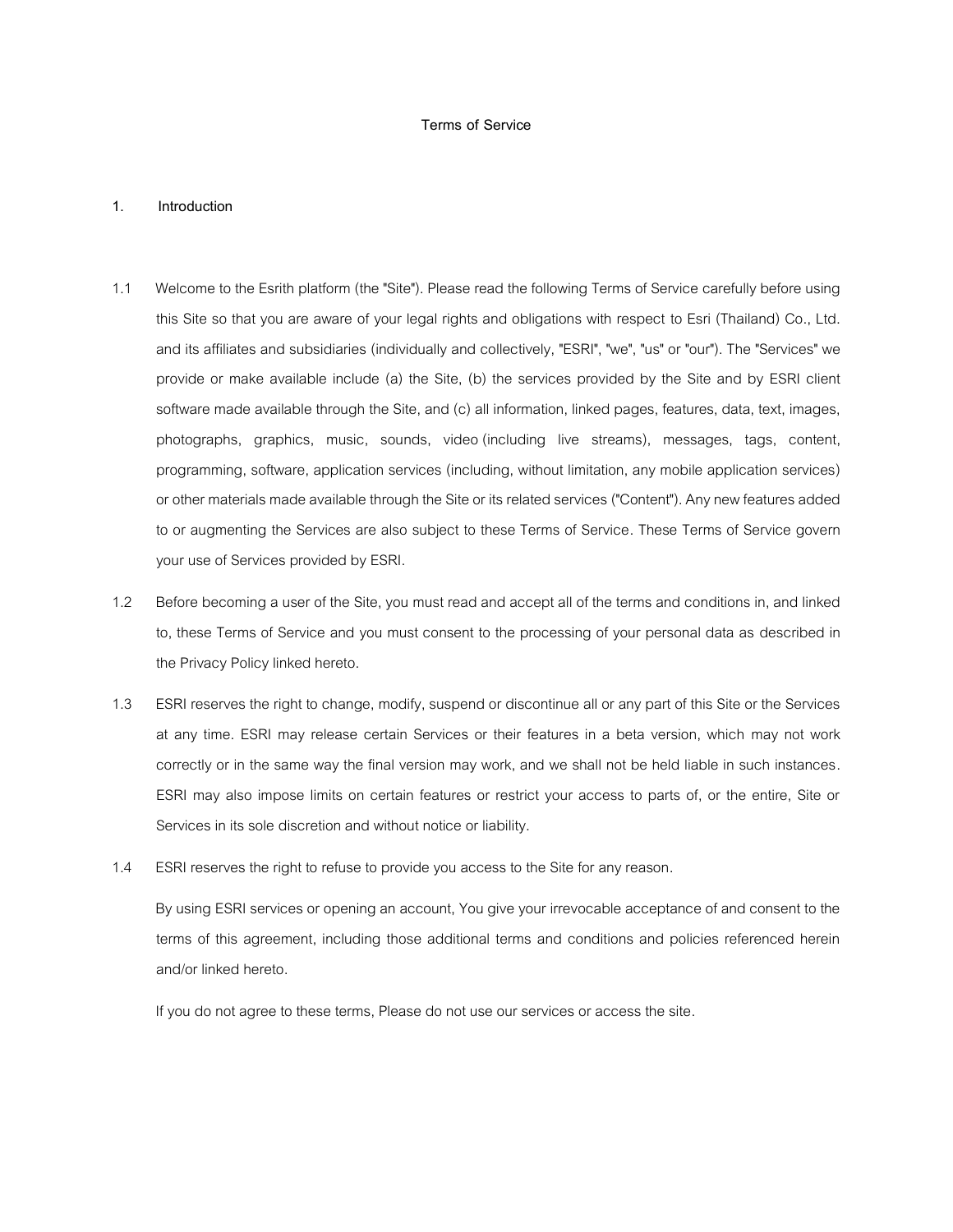# **2. Privacy**

- 2.1 Your privacy is very important to us at ESRI. To better protect your rights we have provided the Esrith.com Privacy Policy to explain our privacy practices in detail. Please review the Privacy Policy to understand how ESRI collects and uses the information associated with your Account and/or your use of the Services (the "User Information"). By using the Services or providing information on the Site, you:
	- (i) consent to ESRI's collection, use, disclosure and/or processing of your Content, personal data and User Information as described in the Privacy Policy;
	- (ii) agree and acknowledge that the proprietary rights of your User Information are jointly owned by you and ESRI; and
	- (iii) shall not, whether directly or indirectly, disclose your User Information to any third party, or otherwise allow any third party to access or use your User Information, without ESRI's prior written consent.
- 2.2 Users in possession of another user's personal data through the use of the Services (the "Receiving Party") hereby agree that, they will (i) comply with all applicable personal data protection laws with respect to any such data; (ii) allow the user whose personal data the Receiving Party has collected (the "Disclosing Party") to remove his or her data so collected from the Receiving Party's database; and (iii) allow the Disclosing Party to review what information have been collected about them by the Receiving Party, in each case of (ii) and (iii) above, in compliance with and where required by applicable laws.

# **3. Limited license**

3.1 ESRI grants you a limited and revocable license to access and use the Services subject to the terms and conditions of these Terms of Service. All proprietary Content, trademarks, service marks, brand names, logos and other intellectual property ("Intellectual Property") displayed in the Site are the property of ESRI and where applicable, third party proprietors identified in the Site. No right or license is granted directly or indirectly to any party accessing the Site to use or reproduce any Intellectual Property, and no party accessing the Site shall claim any right, title or interest therein. By using or accessing the Services you agree to comply with the copyright, trademark, service mark, and all other applicable laws that protect the Services, the Site and its Content. You agree not to copy, distribute, republish, transmit, publicly display, publicly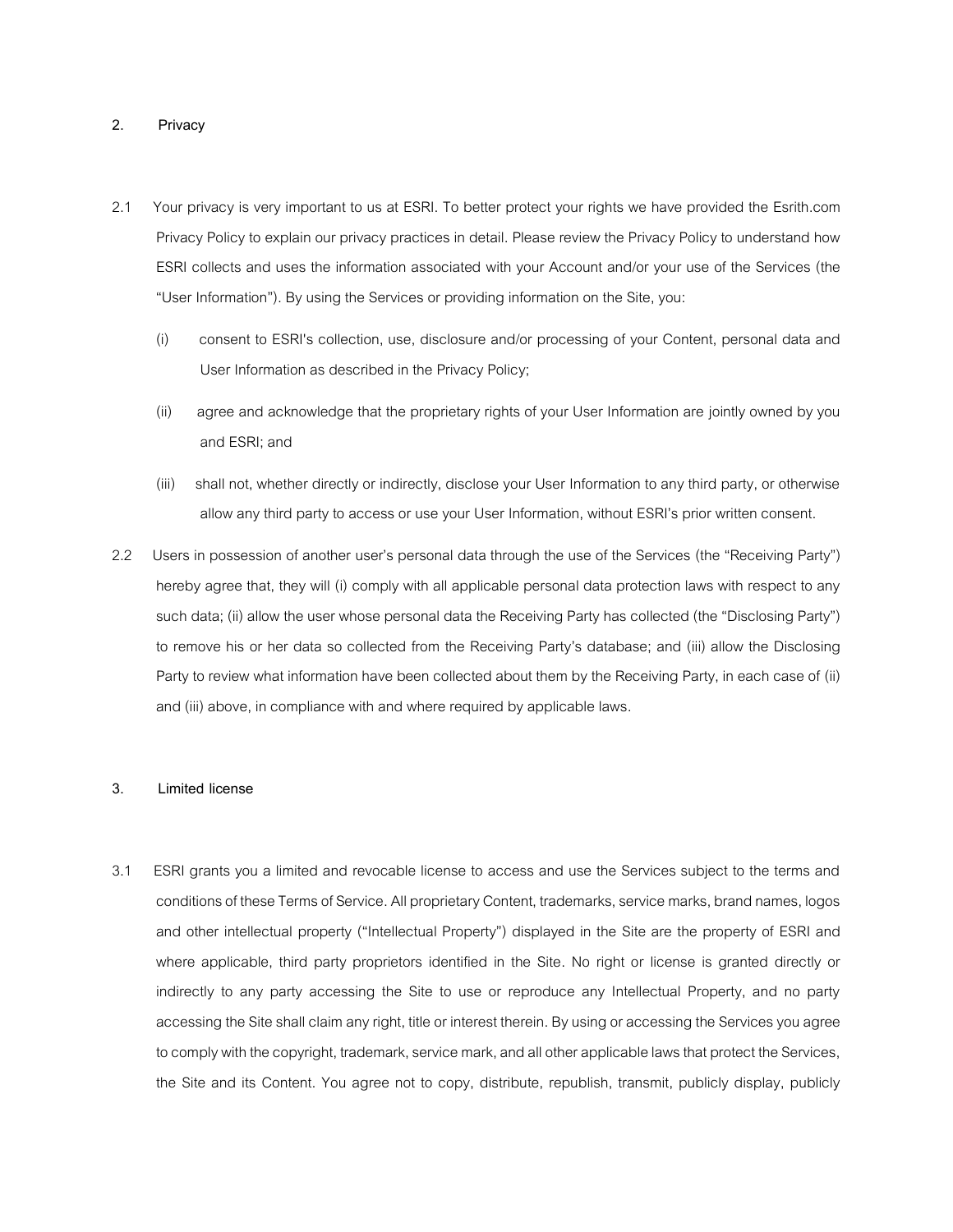perform, modify, adapt, rent, sell, or create derivative works of any portion of the Services, the Site or its Content. You also may not, without our prior written consent, mirror or frame any part or whole of the contents of this Site on any other server or as part of any other website. In addition, you agree that you will not use any robot, spider or any other automatic device or manual process to monitor or copy our Content, without our prior written consent (such consent is deemed given for standard search engine technology employed by Internet search websites to direct Internet users to this website).

3.2 You are welcome to link to the Site from your website, provided that your website does not imply any endorsement by or association with ESRI. You acknowledge that ESRI may, in its sole discretion and at any time, discontinue providing the Services, either in part or as a whole, without notice.

### **4. Software**

 Any software provided by us to you as part of the Services is subject to the provisions of these Terms of Service. ESRI reserves all rights to the software not expressly granted by ESRI hereunder. Any third-party scripts or code, linked to or referenced from the Services, are licensed to you by the third parties that own such scripts or code, not by ESRI.

# **5. Accounts and security**

- 5.1 You may be able to gain access to other products, websites or services to which we have enabled access or with which we have tied up or collaborated. ESRI has not reviewed, and assumes no responsibility for any third party content, functionality, security, services, privacy policies, or other practices of those products, websites or services. If you do so, the terms of service for those products, websites or services, including their respective privacy policies, if different from these Terms of Service and/or our Privacy Policy, may also apply to your use of those products, websites or services.
- 5.2 You may only use the Services if you are located in one of our approved countries, as updated from time to time.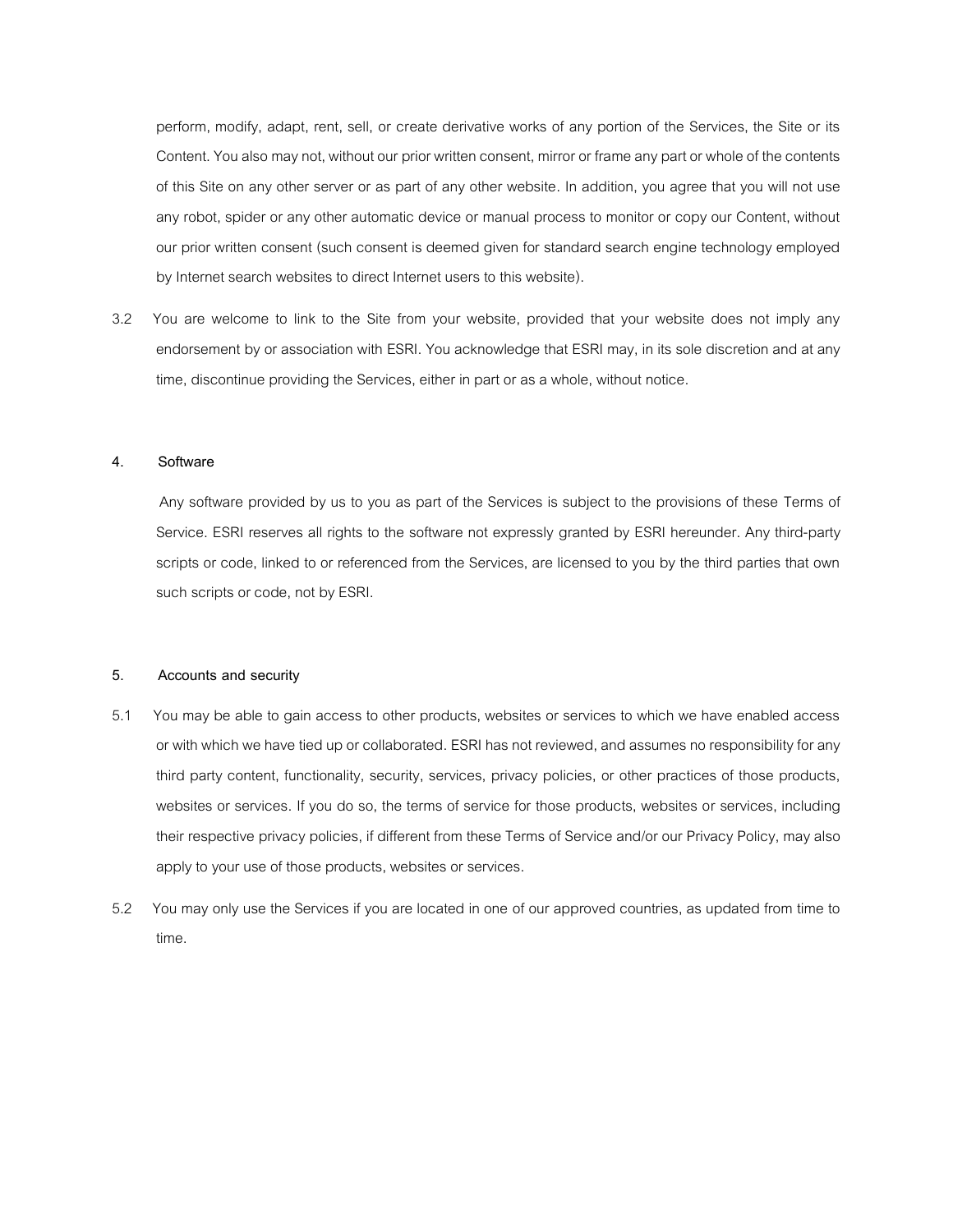# **6. Term of use**

- 6.1 The license for use of this Site and the Services is effective until terminated. This license will terminate as set forth under these Terms of Service or if you fail to comply with any term or condition of these Terms of Service. In any such event, ESRI may effect such termination with or without notice to you.
- 6.2 You agree not to:
	- (a) upload, post, transmit or otherwise make available any Content that is unlawful, harmful, threatening, abusive, harassing, alarming, distressing, tortuous, defamatory, vulgar, obscene, libelous, invasive of another's privacy, hateful, or racially, ethnically or otherwise objectionable;
	- (b) violate any laws, including without limitation any laws and third party rights;
	- (c) upload, post, transmit or otherwise make available any Content featuring an unsupervised minor or use the Services to harm minors in any way
	- (d) use the Services or upload Content to impersonate any person or entity, or otherwise misrepresent your affiliation with a person or entity;
	- (e) forge headers or otherwise manipulate identifiers in order to disguise the origin of any Content transmitted through the Services;
	- (f) remove any proprietary notices from the Site;
	- (g) cause, permit or authorize the modification, creation of derivative works, or translation of the Services without the express permission of ESRI;
	- (h) use the Services for the benefit of any third party or any manner not permitted by the licenses granted herein;
	- (i) use the Services or upload Content in a manner that is fraudulent, unconscionable, false, misleading or deceptive;
	- (j) open and/or operate multiple user accounts in connection with any conduct that violates either the letter or spirit of these Terms of Service;
	- (k) access the ESRI platform, open a user account, or otherwise access your user account using an emulator, simulator, bot, or other similar hardware or software;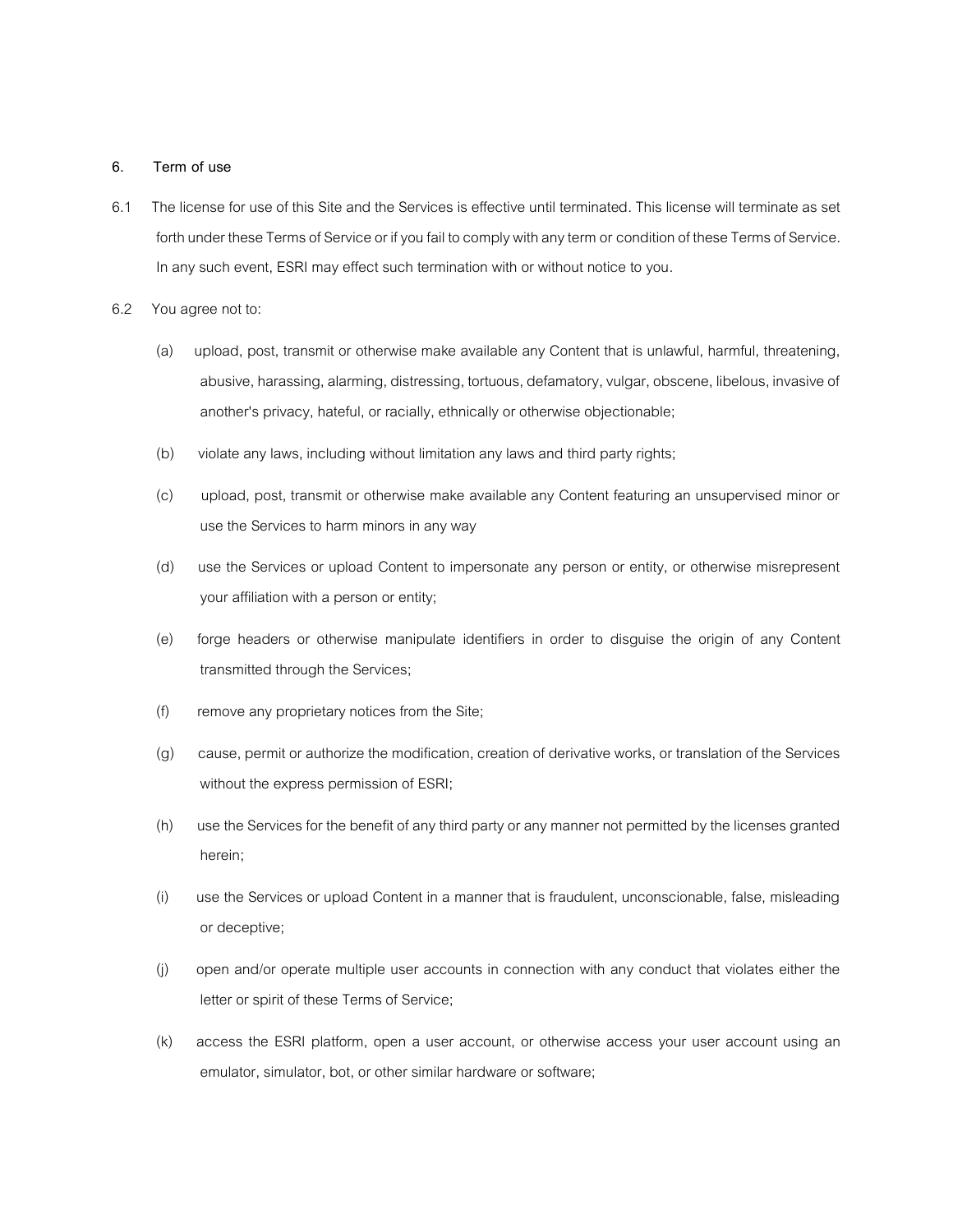- (l) attempt to decompile, reverse engineer, disassemble or hack the Services (or any portion thereof), or to defeat or overcome any encryption technology or security measures implemented by ESRI with respect to the Services and/or data transmitted, processed or stored by ESRI;
- (m) harvest or collect any information about or regarding other Account holders, including, without limitation, any personal data or information;
- (n) upload, email, post, transmit or otherwise make available any Content that you do not have a right to make available under any law or under contractual or fiduciary relationships (such as inside information, proprietary and confidential information learned or disclosed as part of employment relationships or under nondisclosure agreements);
- (o) upload, email, post, transmit or otherwise make available any Content that infringes any patent, trademark, trade secret, copyright or other proprietary rights of any party;
- (p) upload, email, post, transmit or otherwise make available any unsolicited or unauthorized advertising, promotional materials, "junk mail", "spam", "chain letters", "pyramid schemes", or any other unauthorized form of solicitation;
- (q) upload, email, post, transmit or otherwise make available any material that contains software viruses, worms, Trojan-horses or any other computer code, routines, files or programs designed to directly or indirectly interfere with, manipulate, interrupt, destroy or limit the functionality or integrity of any computer software or hardware or data or telecommunications equipment;
- (r) interfere with, manipulate or disrupt the Services or servers or networks connected to the Services or any other user's use and enjoyment of the Services, or disobey any requirements, procedures, policies or regulations of networks connected to the Site;
- (s) take any action or engage in any conduct that could directly or indirectly damage, disable, overburden, or impair the Services or the servers or networks connected to the Services;
- (t) use the Services to intentionally or unintentionally violate any applicable local, state, national or international law, rule, code, directive, guideline, policy or regulation including,
- (u) without limitation, laws and requirements (whether or not having the force of law) relating to anti-money laundering or counter-terrorism;
- (v) use the Services to violate the privacy of others or to "stalk" or otherwise harass another;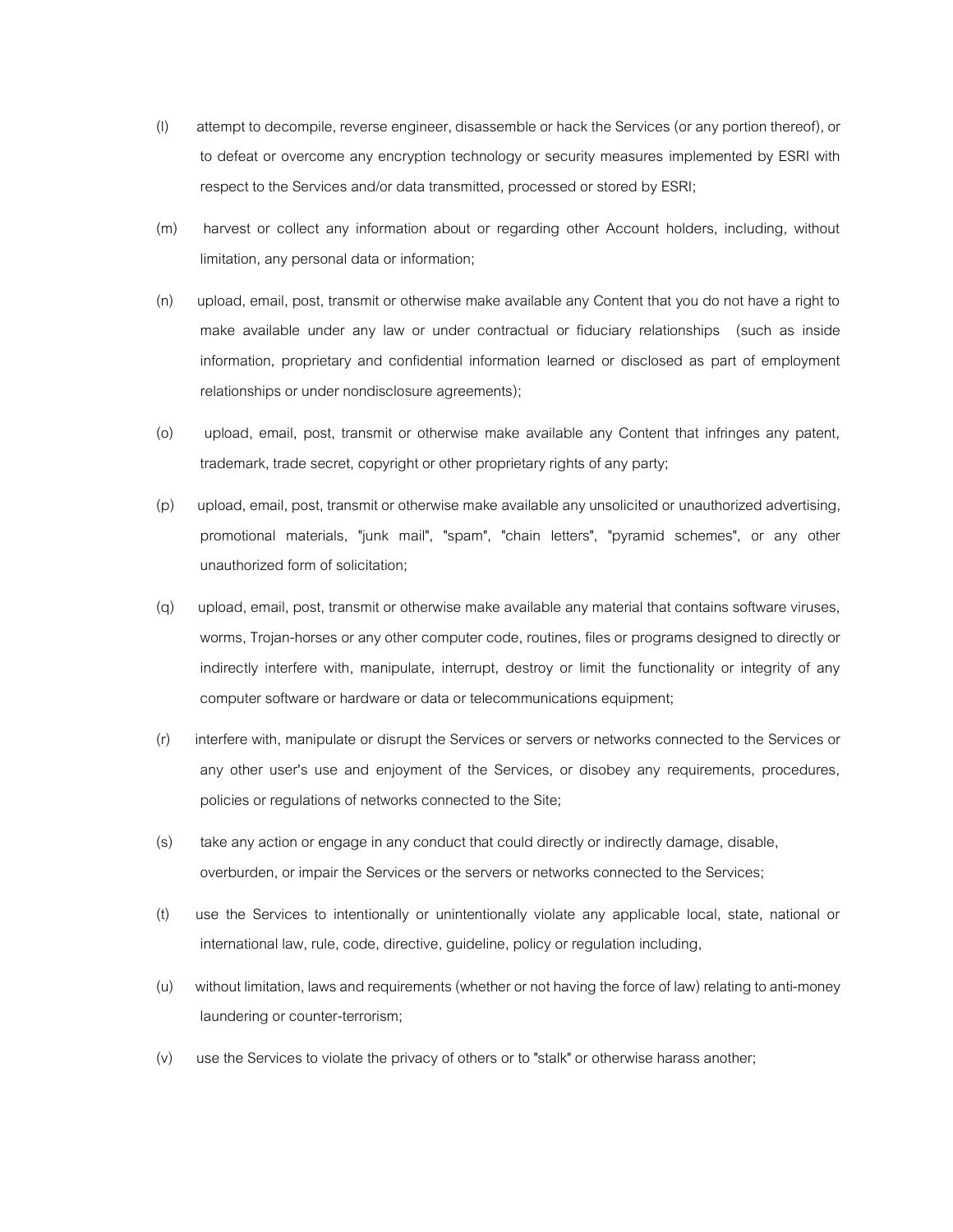- (w) infringe the rights of ESRI, including any intellectual property rights and any passing off of the same thereof;
- (x) use the Services to collect or store personal data about other users in connection with the prohibited conduct and activities set forth above; and/or
- (y) list items which infringe upon the copyright, trademark or other intellectual property rights of third parties or use the Services in a manner which will infringe the intellectual property rights of others.
- 6.3 You acknowledge, consent to and agree that ESRI may access, preserve and disclose your Account information and Content if required to do so by law or pursuant to an order of a court or by any governmental or regulatory authority having jurisdiction over ESRI or in a good faith belief that such access preservation or disclosure is reasonably necessary to: (a) comply with legal process; (b) enforce these Terms of Service; (c) respond to claims that any Content violates the rights of third parties; (d) respond to your requests for customer service; or (e) protect the rights, property or personal safety of ESRI, its users and/or the public.

# **7. Violation of our terms of service**

- 7.1 Violations of this policy may result in a range of actions, including, without limitation, any or all of the following:
	- Criminal charges
	- Civil actions, including without limitation a claim for damages and/or interim or injunctive relief before the court's judgment or order
- 7.2 If you believe a user on our Site is violating these Terms of Service, please contact esrith.contact@cdg.co.th

#### **8. Feedback**

ESRI welcomes information and feedback from our users which will enable ESRI to improve the quality of service provided. Please refer to our feedback procedure below for further information:

- (i) Feedback may be made in writing through email to or using the feedback form found on the website.
- (ii) Anonymous feedback will not be accepted.
- (iii) Users affected by the feedback should be fully informed of all facts and given the opportunity to put forward their case.
- (iv) Vague and defamatory feedback will not be entertained.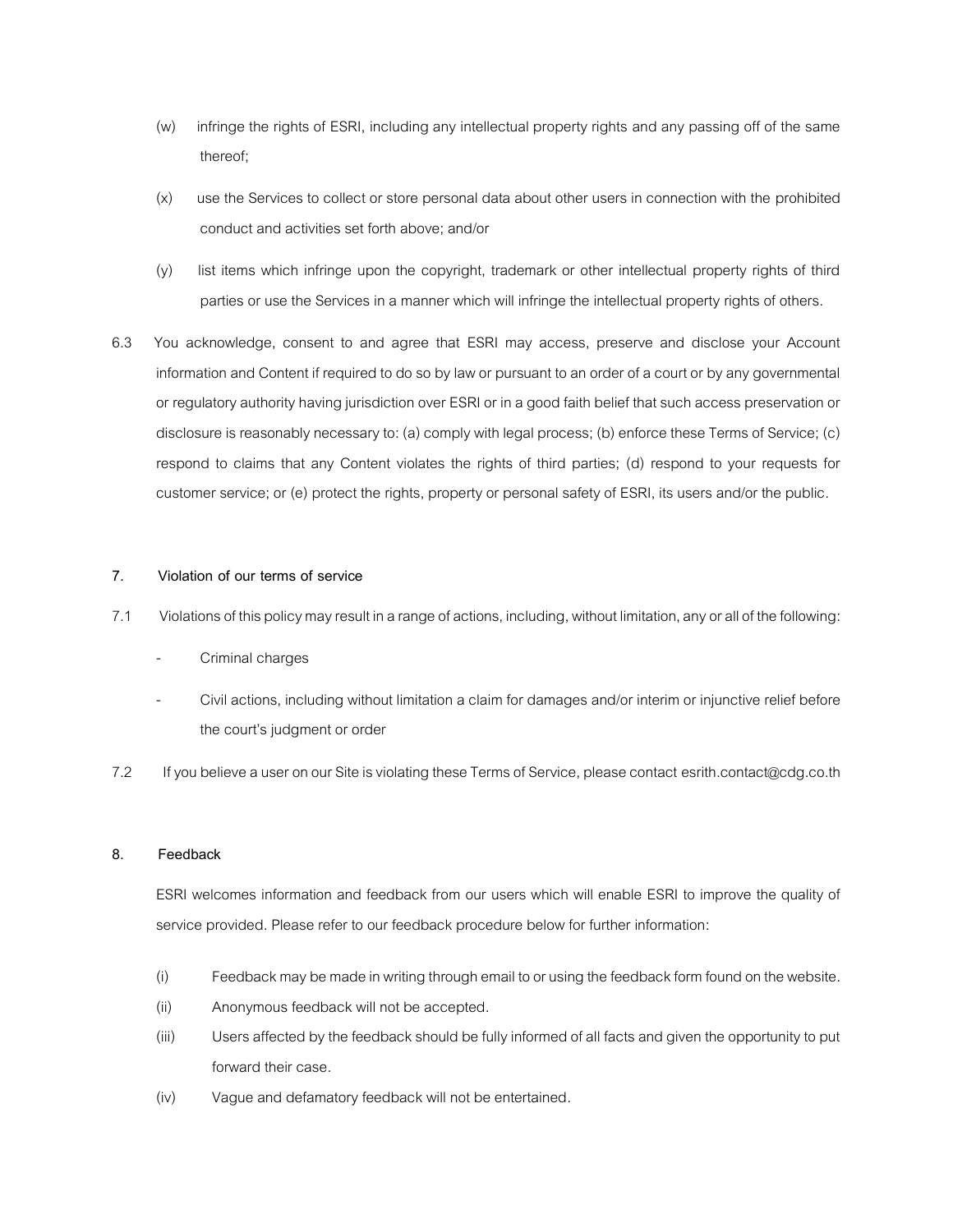### **9. Disclaimers**

- 9.1 The services are provided "as is" and without any warranties, claims or representations made by esri of any kind either expressed, implied or statutory with respect to the services, including, without limitation, warranties of quality, performance, non-infringement, merchantability, or fitness for a particular purpose, nor are there any warranties created by course of dealing, course of performance or trade usage. Without limiting the foregoing and to the maximum extent permitted by applicable law, esri does not warrant that the services, this site or the functions contained therein will be available, accessible, uninterrupted, timely, secure, accurate, complete or error-free, that defects, if any, will be corrected, or that this site and/or the server that makes the same available are free of viruses, clocks, timers, counters, worms, software locks, drop dead devices, trojan-horses, routings, trap doors, time bombs or any other harmful codes, instructions, programs or components.
- 9.2 You acknowledge that the entire risk arising out of the use or performance of the site and/or the services remains with you to the maximum extent permitted by applicable law.
- 9.3 ESRI has no control over and, to the maximum extent permitted by applicable law, does not guarantee or accept any responsibility for the fitness for purpose, existence, quality, safety or legality of items available via the services and you agree to release esri and its affiliates from any and all claims, demands and damages arising out of or in connection with any such dispute.

#### **10. Exclusions and limitations of liability**

- 10.1 to the maximum extent permitted by applicable law, in no event shall esri be liable whether in contract, warranty, tort (including, without limitation, negligence (whether active, passive or imputed), product liability, strict liability or other theory), or other cause of action at law, in equity, by statute or otherwise, for:
	- (i) (a) loss of use; (b) loss of profits; (c) loss of revenues; (d) loss of data; (e) loss of good will; or (f) failure to realise anticipated savings, in each case whether direct or indirect; or
	- (ii) any indirect, incidental, special or consequential damages, arising out of or in connection with the use or inability to use this site or the services, including, without limitation, any damages resulting therefrom, even if esri has been advised of the possibility of such damages.
- 10.2 You acknowledge and agree that your only right with respect to any problems or dissatisfaction with the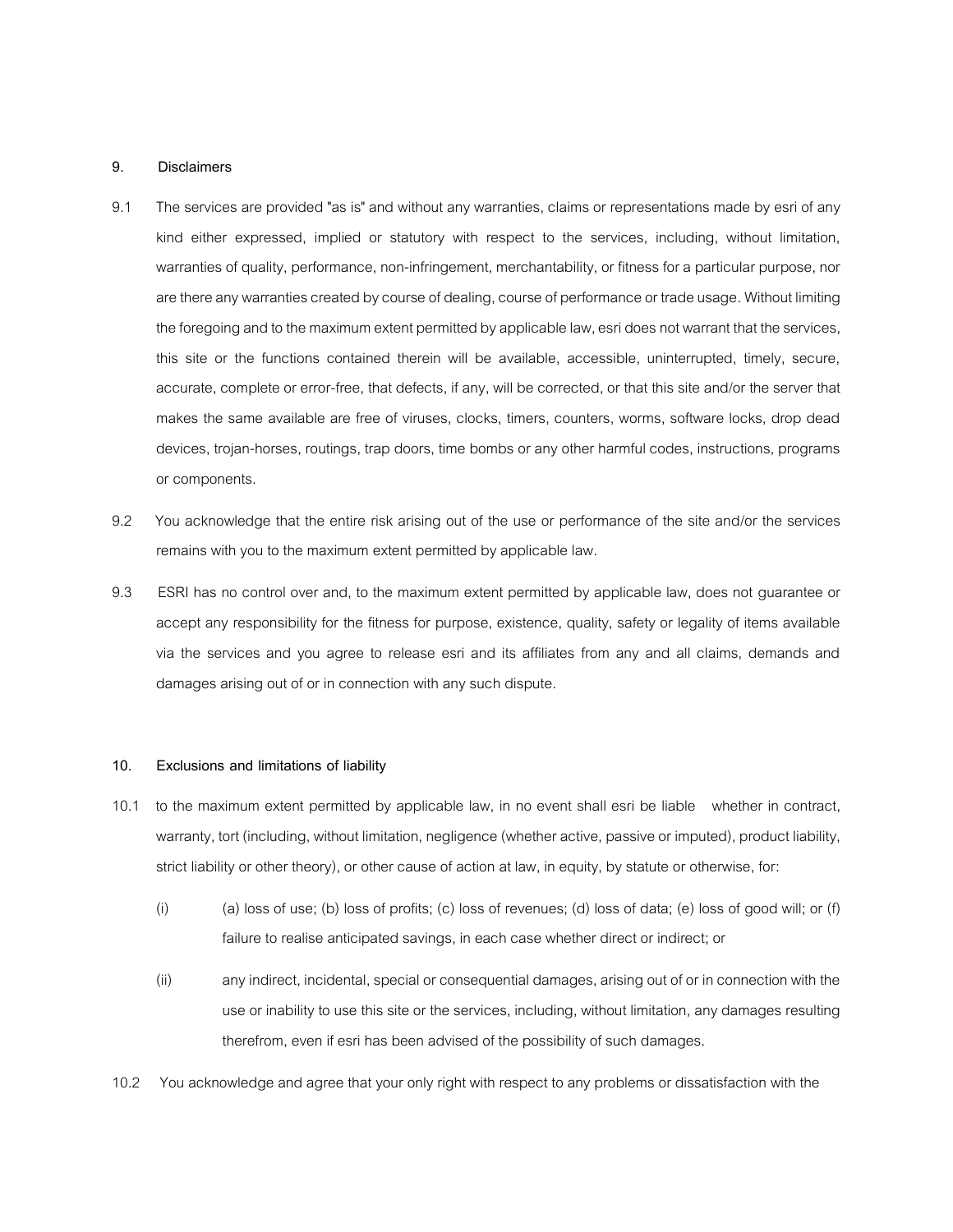services is to request for termination of your account and/or discontinue any use of the services.

10.3 Nothing in these terms of service shall limit or exclude any liability for death or personal injury caused by ESRI's negligence, for fraud or for any other liability on the part of esri that cannot be lawfully limited and/or excluded.

#### **11. Links to third party sites**

Third party links will let you leave this site and the sites they link to are not under the control of ESRI in any manner whatsoever and you therefore access them at your own risk. ESRI is in no manner responsible for the contents of any such linked site or any link contained within a linked site, including any changes or updates to such sites. ESRI is providing these links merely as a convenience, and the inclusion of any link does not in any way imply or express affiliation, endorsement or sponsorship by ESRIof any linked site and/or any of its content therein.

#### **12. Third party contributions to the services and external links**

- 12.1 Each contributor to the Services of data, text, images, sounds, video, software and other Content is solely responsible for the accuracy, reliability, nature, rights clearance, compliance with law and legal restrictions associated with their Content contribution. As such, ESRI is not responsible to, and shall not, regularly monitor or check for the accuracy, reliability, nature, rights clearance, compliance with law and legal restrictions associated with any contribution of Content. You will not hold ESRI responsible for any user's actions or inactions, including, without limitation, things they post or otherwise make available via the Services.
- 12.2 In addition, the Services may contain links to third party products, websites, services and offers. These third party links, products, websites and services are not owned or controlled by ESRI. Rather, they are operated by, and are the property of, the respective third parties, and may be protected by applicable copyright or other intellectual property laws and treaties. ESRI has not reviewed, and assumes no responsibility for the content, functionality, security, services, privacy policies, or other practices of these third parties. You are encouraged to read the terms and other policies published by such third parties on their websites or otherwise. By using the Services, you agree that ESRI shall not be liable in any manner due to your use of, or inability to use, any website or widget. You further acknowledge and agree that ESRI may disable your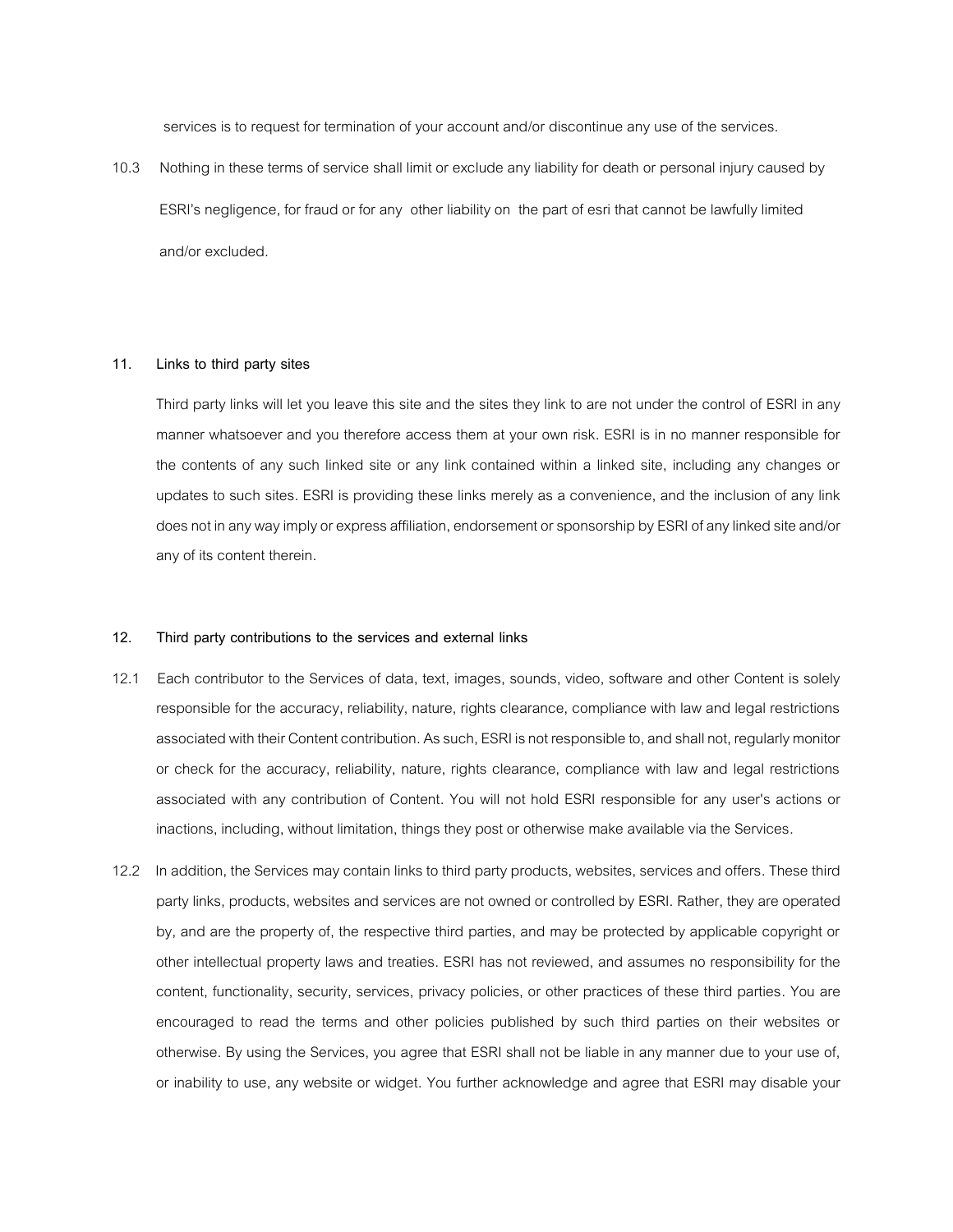use of, or remove, any third party links, or applications on the Services to the extent they violate these Terms of Service.

### **13. Your representations and warranties**

You represent and warrant that:

- (a) you possess the legal capacity (and in the case of a minor, valid parent or legal guardian consent), right and ability to enter into these Terms of Service and to comply with its terms; and
- (b) you will use the Services for lawful purposes only and in accordance with these Terms of Service and all applicable laws, rules, codes, directives, guidelines, policies and regulations

# **14. Fraudulent or suspicious activity**

If ESRI, in its sole discretion, believes that you may have engaged in any potentially fraudulent or suspicious activity and/or transactions. The actions we may take include but are not limited to the following:

- (a) We may close, suspend, or limit your access to the Services,
- (b) We may refuse to provide the Services to you now and in the future.

# **15. Indemnity**

You agree to indemnify, defend and hold harmless ESRI, and its shareholders, subsidiaries, affiliates, directors, officers, agents, co-branders or other partners, an employees (collectively, the "Indemnified Parties") from and against any and all claims, actions, proceedings, and suits and all related liabilities, damages, settlements penalties, fines, costs and expenses (including, without limitation, any other dispute resolution expenses) incurred by any Indemnified Party arising out of or relating to: (a) any transaction made on the Site, or any dispute in relation to such transaction (except where ESRI or its affiliates is the seller in the transaction that the dispute relates to), (c)the hosting, operation, management and/or administration of the Services by or on behalf of ESRI, (d) your violation or breach of any term of these Terms of Service or any policy guidelines referenced herein, (e) your use or misuse of the Services, or (f) your breach of any law or any rights of a third party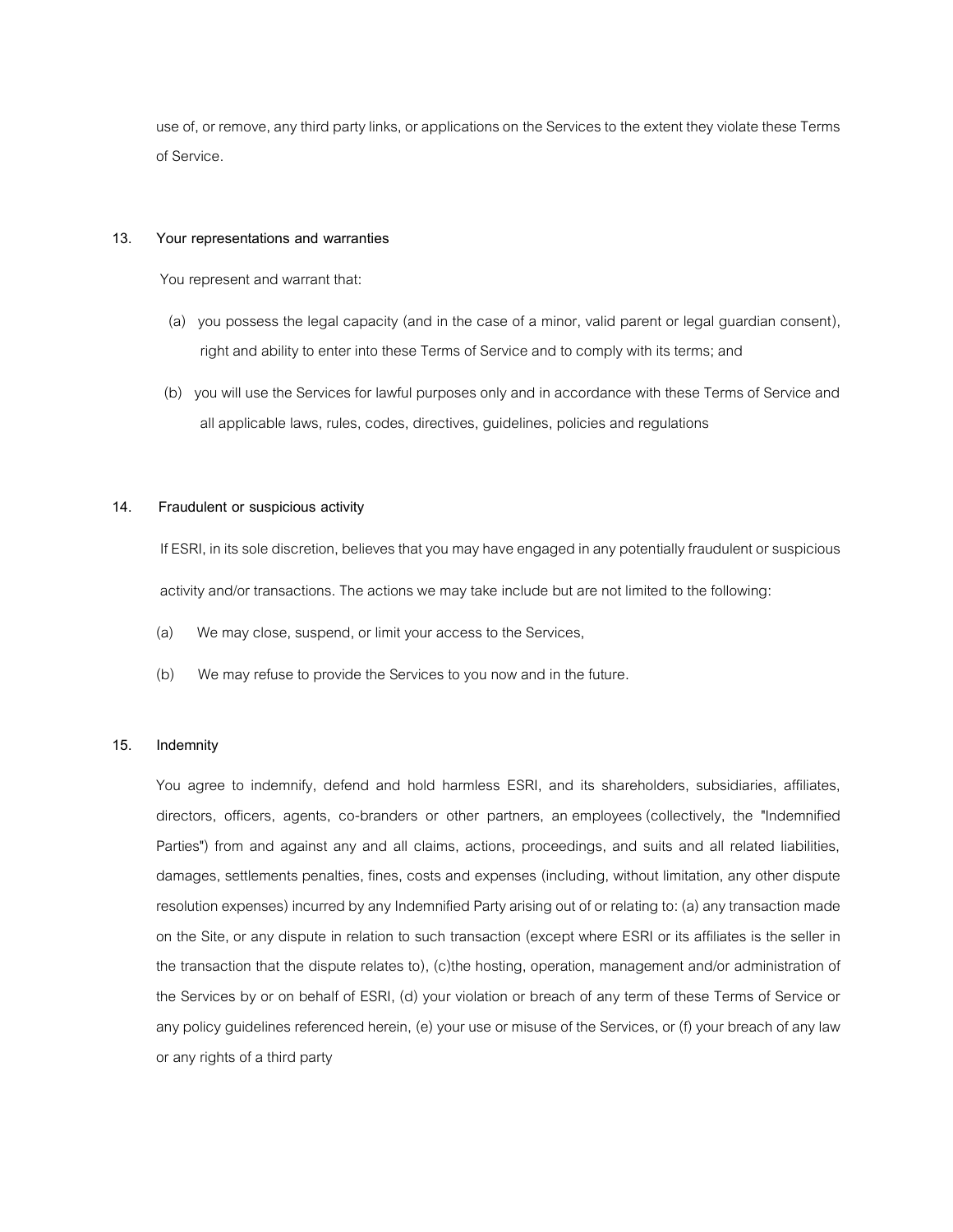#### **16. Severability**

If any provision of these Terms of Service shall be deemed unlawful, void, or for any reason unenforceable under the law of any jurisdiction, then that provision shall be deemed severable from these terms and conditions and shall not affect the validity and enforceability of any remaining provisions in such jurisdiction nor the validity and enforceability of the provision in question under the law of any other jurisdiction.

#### **17. Governing law**

These Terms of Service shall be governed by and construed in accordance with the laws of the Thailand without regard to its conflict of law rules. The United Nations Convention on Contracts for the International Sale of Goods and the Uniform Computer Information Transaction Act, to the extent applicable, are expressly disclaimed. Unless otherwise required by applicable laws, any dispute, controversy, claim or difference of any kind whatsoever shall arising out of or relating to these Terms of Service against or relating to ESRI or any Indemnified Party under these Terms of Service shall be referred to and finally resolved by arbitration in Thailand in accordance with the Arbitration Rules of the Thailand Arbitration Centre ("THAC Rules") for the time being in force, which rules are deemed to be incorporated by reference in this Section. There will be one (1) arbitrator and the language of the arbitration shall be Thai.

### **18. General provisions**

- 18.1 ESRI reserves all rights not expressly granted herein.
- 18.2 ESRI may modify these Terms of Service at any time by posting the revised Terms of Service on this Site. Your continued use of this Site after such changes have been posted shall constitute your acceptance of such revised Terms of Service.
- 18.3 Nothing in these Terms of Service shall constitute a partnership, joint venture or principal-agent relationship between you and ESRI, nor does it authorize you to incur any costs or liabilities on ESRI's behalf.
- 18.4 The failure of ESRI at any time or times to require performance of any provision hereof shall in no manner affect its right at a later time to enforce the same unless the same is waived in writing.
- 18.5 These Terms of Service are solely for your and our benefit and are not for the benefit of any other person or entity, except for ESRI's affiliates and subsidiaries (and each of ESRI's and its affiliates' and subsidiaries' respective successors and assigns).